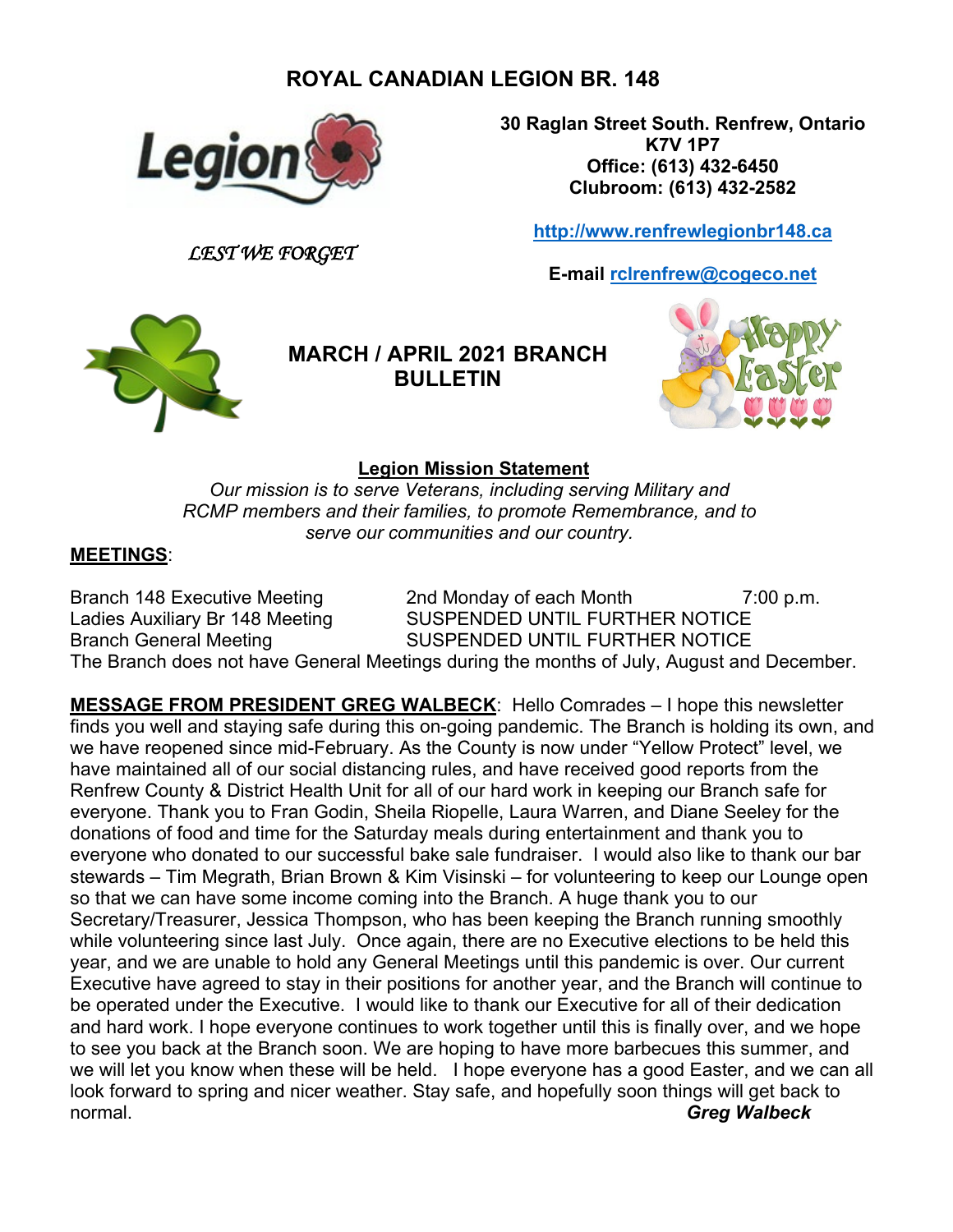**FROM THE OFFICE**: The office is now open on a part-time basis, from 8am to noon Monday to Wednesday and Friday. The phones, email and regular mail are still being checked regularly. Please leave a message and someone will get in touch with you. There is now a locked mailbox by the auditorium doors that is checked daily. Please contact the office if you are thinking on booking our hall for an event in 2021. The Branch is set up for e-transfers for donations, hall rentals and membership renewals. If you wish to receive your Bulletin by email, please contact the office to be added to the list. If you have recently moved, please notify the office so that your information can be updated.

### **UPCOMING DATES**: Mondays – ladies' darts, 7pm

 Tuesdays – Foot Care clinic – March 30, April 13 & 27, May 4 & 18 Saturdays – weekly entertainment and meal – please check our Facebook page or our website, or call the Branch for more information

**LAST POST**: Our Deepest sympathy is expressed to the families of Veteran Isabella Taylor, Veteran & Past-President Mel Scobie, and Veteran Josephine "Jo" Prentice. If you hear of a member passing away, please contact the office and let the Secretary know so that we can be sure to include them in the next bulletin.

> "They shall grow not old, as we that are left grow old. Age shall not weary them, nor the years condemn. At the going down of the sun and in the morning We will Remember Them."

**GREETINGS TO OUR HOUSEBOUND MEMBERS**: A warm hello to all of our members who are unable to visit the Branch:

| and to violence Diditor. |                                                              |
|--------------------------|--------------------------------------------------------------|
| <b>Bonnechere Manor</b>  | Dan Deslaurier, Louise Snow, Elwood Stafford                 |
| Mirimichi Lodge          | Cecil Code                                                   |
| <b>Groves Park Lodge</b> | Norman Warren                                                |
| <b>Quail Creek</b>       | Ann Hisko, Olga Llewellyn                                    |
| At home                  | Bernadette Lacourse, Ruth Purdie, Frank Ring, and Pat Currie |
|                          |                                                              |

If you know of someone who should be included, please contact the office and let the Secretary know so that we can be sure to include them in the next bulletin.

**PROPERTY**: All is in good shape at this time. Some repairs have been done to the heating for all rooms, and some small work in the main hall still has to be done. We are also looking into repairing the front entrance beside the office. *Richard Fitzsimmons, Property Co-Chair*

**WAYS & MEANS**: Friday and Saturday draws are doing well. Thank you to all volunteers. *Richard Fitzsimmons, Ways & Means*

### **YOUTH EDUCATION**: Results from G7 Competition

Colour Posters **Primary - 2nd Bethany Brown (St Joseph's Calabogie)** Junior - 2nd Stone Shannon (Queen Elizabeth) Intermediate - 1st Samantha Parsons (Our Lady of Fatima) Senior - 1st Isabelle Dick (Renfrew Collegiate Institute)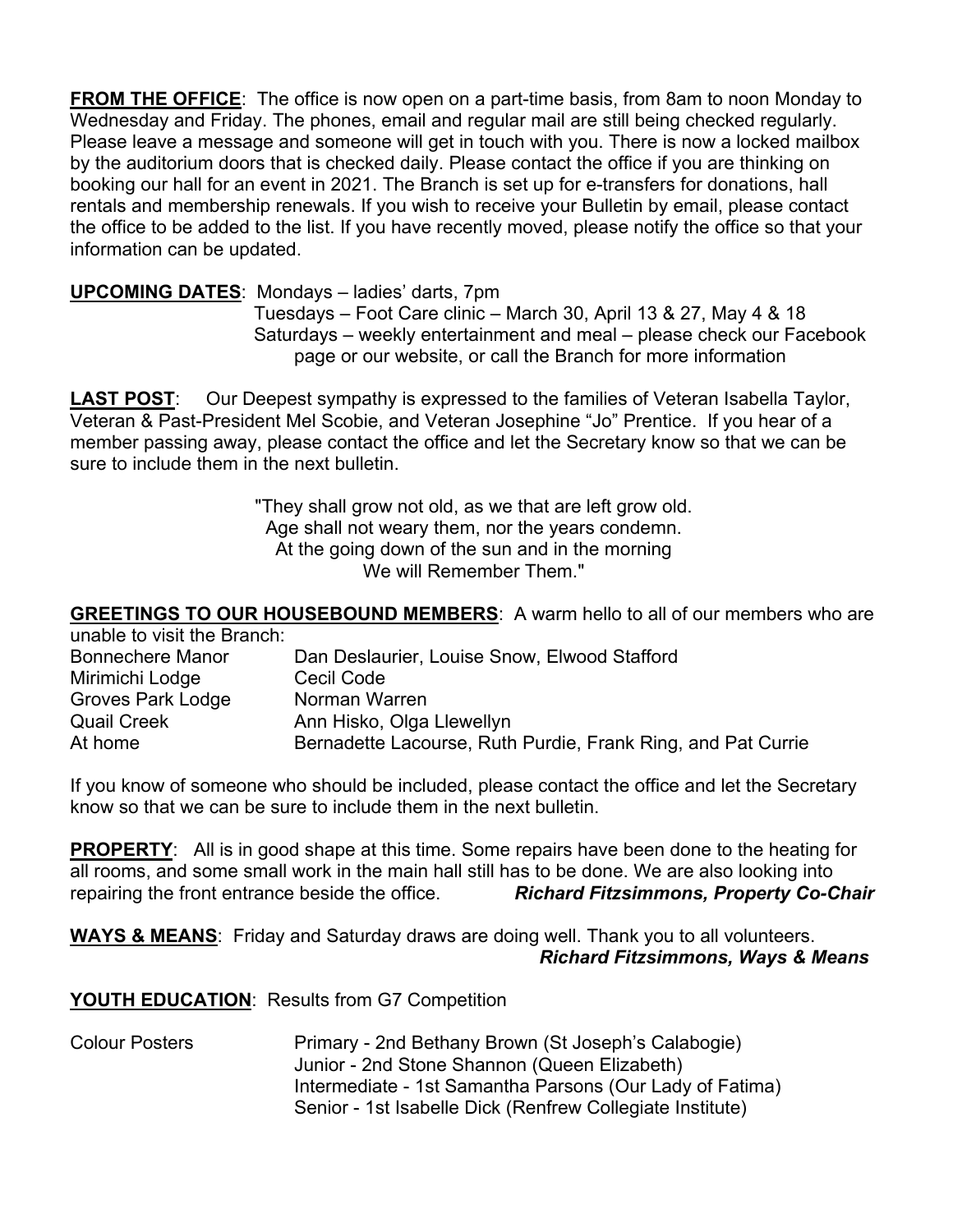| <b>Black &amp; White Posters</b> | Primary - 1st Caydence Armstrong (Central)<br>Junior - 1st Mia St Michael (St Joseph's Calabogie)<br>Intermediate - 2nd Abigail Miller (Our Lady of Fatima) |
|----------------------------------|-------------------------------------------------------------------------------------------------------------------------------------------------------------|
| Literary                         |                                                                                                                                                             |
| Essays                           | Junior - 1st Lyric McIntyre (Central)<br>Senior - 2nd Hannah Pratt (Renfrew Collegiate Institute)                                                           |
| Poems                            | Junior - 1st Mia St Michael (St Joseph's Calabogie)<br>Senior - 1st Nikki Purvis (Renfrew Collegiate Institute)                                             |

#### Congratulations to all our students! *Jo-anne Caldwell, Youth Education Chair*

**CHAPLAIN**: Dear Comrades, Easter is the Christian holiday celebrating the Resurrection, or bringing back to life, of Jesus Christ three days after his crucifixion. In Christian tradition, the Resurrection represents Christ's victory over death and the promise of eternal life for those who follow him. Some Christians refer to Easter as Resurrection Day or Resurrection Sunday. Easter always falls on a Sunday. Many churches will offer worship services on Good Friday (the Friday just before Easter) along with one or more services on Easter Sunday itself. Easter Sunday marks the end of the 46-day preparatory season of Lent, which is significant in cultures around the world. The exact date of Easter varies from year to year, but it typically falls during the month of April or sometimes late March. This seasonal timing gives the holiday its strong associations with springtime and rebirth in the natural world. Easter icons such as eggs, baby chick, bunnies and tulips symbolize new life and renewed hope. Those are powerful ideas to embrace whether you celebrate Easter for religious reasons or simply because you enjoy the vibrant traditions that go along with the holiday.

May the message of Easter motivate all of us to seek ways to make peace, not war. May we be stimulated to accept others who may seem different from us, rather than sit and complain about those strangers. May in initiate a smile toward one another, and not a frown. May we do this every day in 2021. A warm greeting to you and your family. Let His joy, peace and love ascend into your home this Easter and through the years. Truly, He is risen! *Padre Bruce Ferguson*

**RENFREW SILVER SENIORS**: We have not yet been able to meet, but we are looking forward to being able to get together again soon. Please stay safe. *Irene Rosebrugh, President*

**FINANCE:** I would like to start by wishing everyone a very Happy Easter and remember to stay safe and follow the Health Units rules. Right now the Legion is doing OK. Thanks to our members, community and the town we are holding our own. A big thank you to our employees for donating their time for the past year. This is a big reason why we are able to stay open and offer our patrons a place to gather. We received a loan from the Federal Government and also have applied for a grant from the town. There is another grant application from the Provincial Government we are looking at applying for. *Tena Miller, Finance Chair*

**MEMBERSHIP**: I would like to take this opportunity to welcome all of our new members to Branch 148. We are hoping to see you at our next General meeting when we are allowed to hold one. We will contact you when we are able to hold a meeting. I want to also like to take this opportunity to remind our members you can now pay your dues for 2021, Monday to Wednesday from 9 to 12 at the office and Friday 9 to noon at the office, or you can also pay at the Lounge – the Lounge opens at noon Monday to Saturday.

#### *Robert Marsh, Sergeant at Arms and Membership Chair*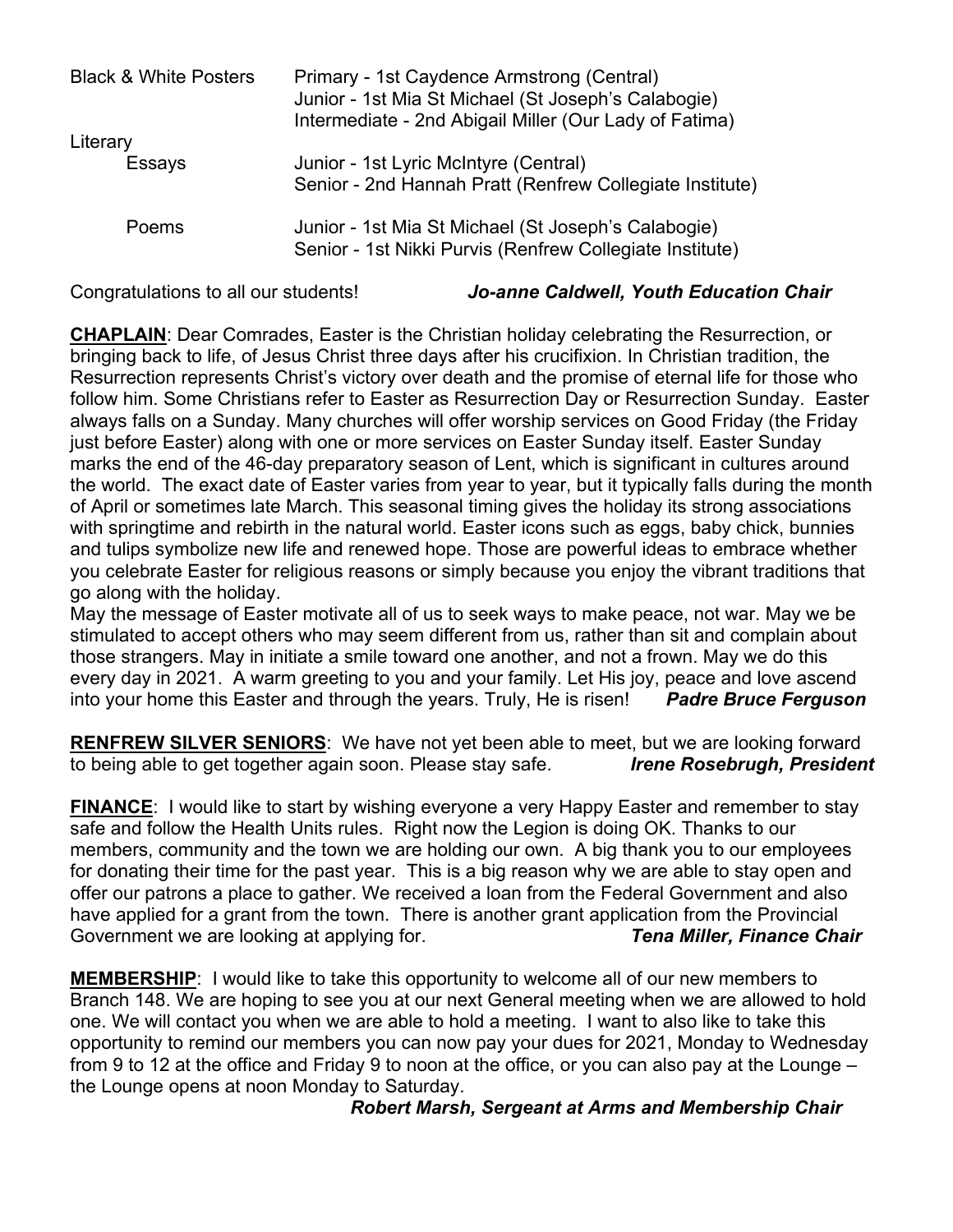**SCOUTS**: At this time we are not having any groups participating. Hoping with Scouts Canada advertising for new registration we get to start up the fall again.

## *Yours in Scouting, Susan Fleming*

**LADIES AUXILIARY**: The Auxiliary has been unable to meet to hold a meeting due to Covid protocols, however, we are waiting on confirmation from our Zone Commander. The ladies' Monday night dart league is meeting weekly. In December the LA gave a donation to the Branch of \$5,000.00. All Zone, District and Provincial sports are cancelled until further notice.

### *Rose LaFont, President*

**NEVADA**: The Nevada tickets are going slow. Hopefully by the summer things will pick up. *Sheila Riopelle, Nevada Chair*

**ENTERTAINMENT**: Our entertainment and Saturday meals are going well, and many thanks to everyone who has volunteered food or their time, and thank you to everyone who has come to the Branch on a Saturday evening for a homemade dinner and to enjoy great entertainment. At the moment, we are limited to 50 people in the Hall ("Yellow" level for COVID) and there is no dancing or singing permitted. Please watch our Facebook page or our website for upcoming events. *Fran Godin, Entertainment Chair*

**BURSARY**: Applications for Renfrew Branch Bursaries will be available online through the local High School Guidance Office. Branch 148 of the Royal Canadian Legion grants bursaries of \$500.00 to qualifying students graduating from Grade 12 who NEED financial support. Applications MUST be completed in full to be considered. To be eligible for a bursary a student must:

1. be accepted in an institution offering post-secondary training (University, community college or an accredited private school)

- 2. be the son or daughter of any of:
- a) a Veteran (service number required)
- b) an Ordinary member of Branch 148 (service number required/member in good standing)
- c) an Associate member of Branch 148 (member in good standing)
- d) a Ladies' Auxiliary member to Branch 148
- e) currently serving member of the Canadian Armed Forces (service number required)
- 3. be the Grandchild or Great Grandchild of:
- a) a Veteran (copy of discharge paper required)
- b) an Ordinary member of the Legion (copy of discharge paper required)

Deadline for applications – June 4th, 2021 - submit to the Legion Office. *Ella Box, Bursary Chair*

**MILITARY SERVICE RECOGNITION BOOK**: Reminder: Ontario Command is accepting submissions for Volume 8. Forms may be picked up at the Legion Office or refer to the Ontario Command Website for a submission form. All submissions must be returned to Renfrew Branch to be checked for correctness. *Ella Box*

**100TH ANNIVERSARY OF THE POPPY**: This year marks 100 years of the Remembrance Poppy in Canada. Inspired by John McCrae's "In Flanders Fields", Madame Anna Guérin, later christened "The Poppy Lady from France", campaigned tirelessly in the early 1920s for her Inter-Allied Poppy Day idea: to adopt the distribution of the Poppy on Armistice Day as a way to raise money for Veterans' needs and to remember those who had given their lives during the First World War. On July 1921 the Great War Veterans Association (which in 1925 would unify with other Veteran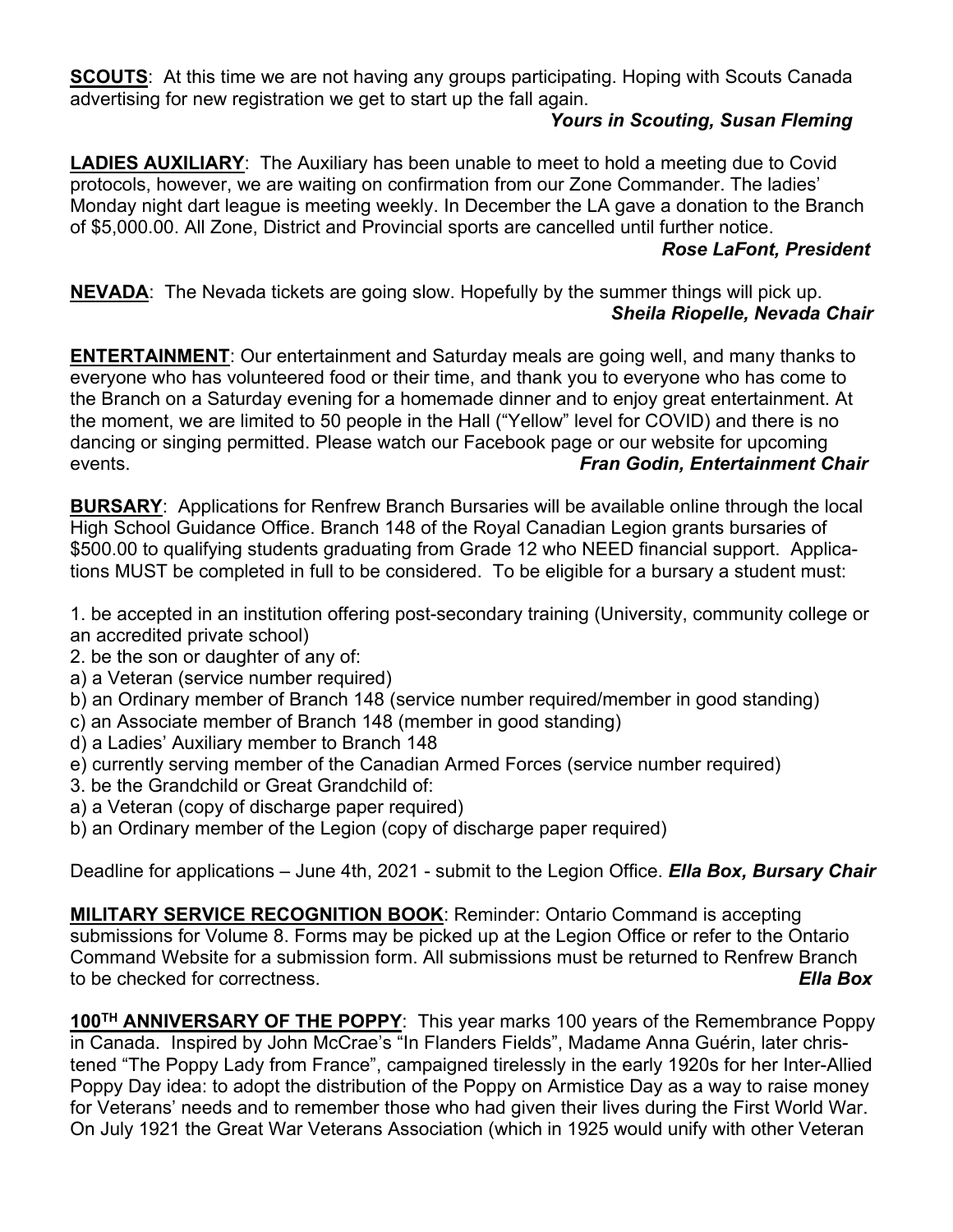groups to form the Canadian Legion) adopted the Poppy as the flower of Remembrance. Since then, the Legion and its members have upheld this tradition of Remembrance.

Please contact the office if you would like to purchase a pin.

| Legion Supply                                                                                                                                                                   |                                                                                                                                                                                                                      | <b>Branch Flyer</b>                                                                                  |
|---------------------------------------------------------------------------------------------------------------------------------------------------------------------------------|----------------------------------------------------------------------------------------------------------------------------------------------------------------------------------------------------------------------|------------------------------------------------------------------------------------------------------|
| In Flandys Fiches<br>1 3 The province theme of the<br>comment of the<br>of the gain - the day<br>Comme comme l'or<br>more the end of<br>100 The Symbol of Remembrance<br>Legion | In Flanders Fields<br>In Handers fields the po<br>Between the crosses, my<br>That mark our plast<br>The larks, still brough<br>Scarce Leard<br>We are the Dead. She<br>We lived, felt dawn,<br>Loved, and were loved | Assembled in<br>Canada, Stem<br>The System of Reporting the State of<br>approximately<br>2.25" long. |

**LEADERSHIP & DEVELOPMENT**: The Ritual, Awards and Protocol Manual has been amended to reflect a change in Legion Informal Dress, as follows:

Legion Informal Dress will consist of a Legion short sleeve shirt in French Blue. This type of Dress will/can be worn at the following:

- a. Convention business sessions, excluding the opening ceremonies.
- b. Various Legion meetings, i.e. Executive, General and Special.
- c. Informal Branch events.
- d. Hospital visitations to Veterans.

e. Legion Informal Dress also includes, black shoes, gray trousers for males and black shoes, dark grey hose, grey knee length skirts or slacks for females. f. Where appropriate.

**CONSTITUTION & LAWS & RESOLUTIONS**: On February 23, 2021 Ontario Provincial President Garry Pond issued Declaration Nos. 8 & 9 - All Branch elections and transitions to a new Executive, and the General By-Laws of Command and Branch Regulations pertaining to Branch Elections, will be suspended pending a return to full Branch operations. At present the Branch continues to operate under the Executive Committee. *Ella Box*

**ZONE G 7 NEWS:** Zone Council meeting was held on March 14, 2021 at Branch 72 Pembroke. Branch Presidents presented reports of all the innovated ways/events their Branch has managed to stay open following Pandemic Protocol. Some Zone Officers gave updated reports of their activities since our last meeting. Provincial PRO Comrade Carolyn McCaul provided an update report on Legion Veteran House that opened in January 2021. Legion Week is September 19<sup>th</sup> to 25<sup>th</sup>. Scrapbook contest is cancelled for this year. Zone Commander Comrade Wayne Bennett reported that Joel VanSnick has stepped down, and Ken Heagle is now District G Commander.

 *Ella Box*

**PUBLIC RELATIONS**: Please review the latest information from Dominion Command. *Debbie McDermid, PRO*

a) **WHAT MEMBERSHIP MEANS**: Dominion Command has released some wonderful stories from other Legion Members, about what it means to them to be a member: